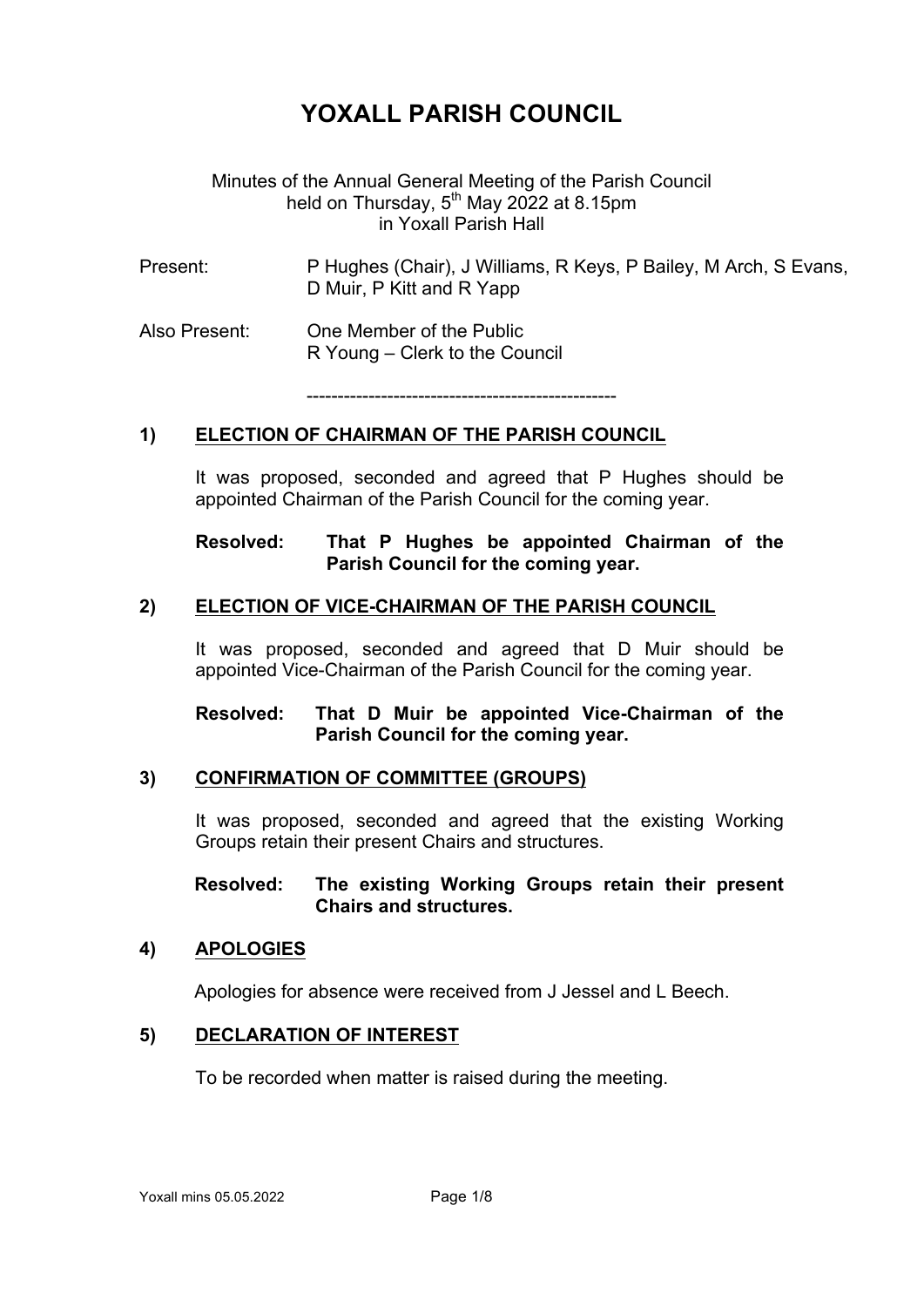# **6) TO APPROVE THE MINUTES OF THE PARISH COUNCIL MEETING HELD ON THE 7TH APRIL 2022**

It was proposed (J Williams), seconded (P Kitt) and agreed to approve the Minutes of the Meeting held on the  $7<sup>th</sup>$  April 2022, subject to the following amendment:-

# 2) Chairman's Announcements

| Delete:  | <b>Falling Trees</b> |
|----------|----------------------|
| Include: | <b>Felling Trees</b> |

**Resolved: To approve the Minutes of the Parish Council Meeting held on the 7th April 2022, subject to the above amendment.** 

# **7) MATTERS ARISING FROM THE MINUTES**

 $\triangleright$  No matters were raised.

# **8) PUBLIC PARTICIPATION**

 $\triangleright$  No matters were raised.

# **9) REPORT OF COUNTY COUNCILLOR AND BOROUGH COUNCILLOR**

- **a) Report of County Councillor J Jessel**
- $\triangleright$  No matters were reported.

## **b) Report of Borough Councillor L Beech**

 $\triangleright$  No matters were reported.

## **10) PLANNING**

R Keys reported the following:-

So far this month we have only two applications of note.

P/2022/00409 – Old Coach House, Main Street, Yoxall Front and rear door flood prevention measures. Listed building. The applicant is supported by expert advice in minimising flood damage to his property. No objection.

P/2022/Little Croft, Lucepool Lane Rear extension, new front porch, car port and relocation of access gates. No objection.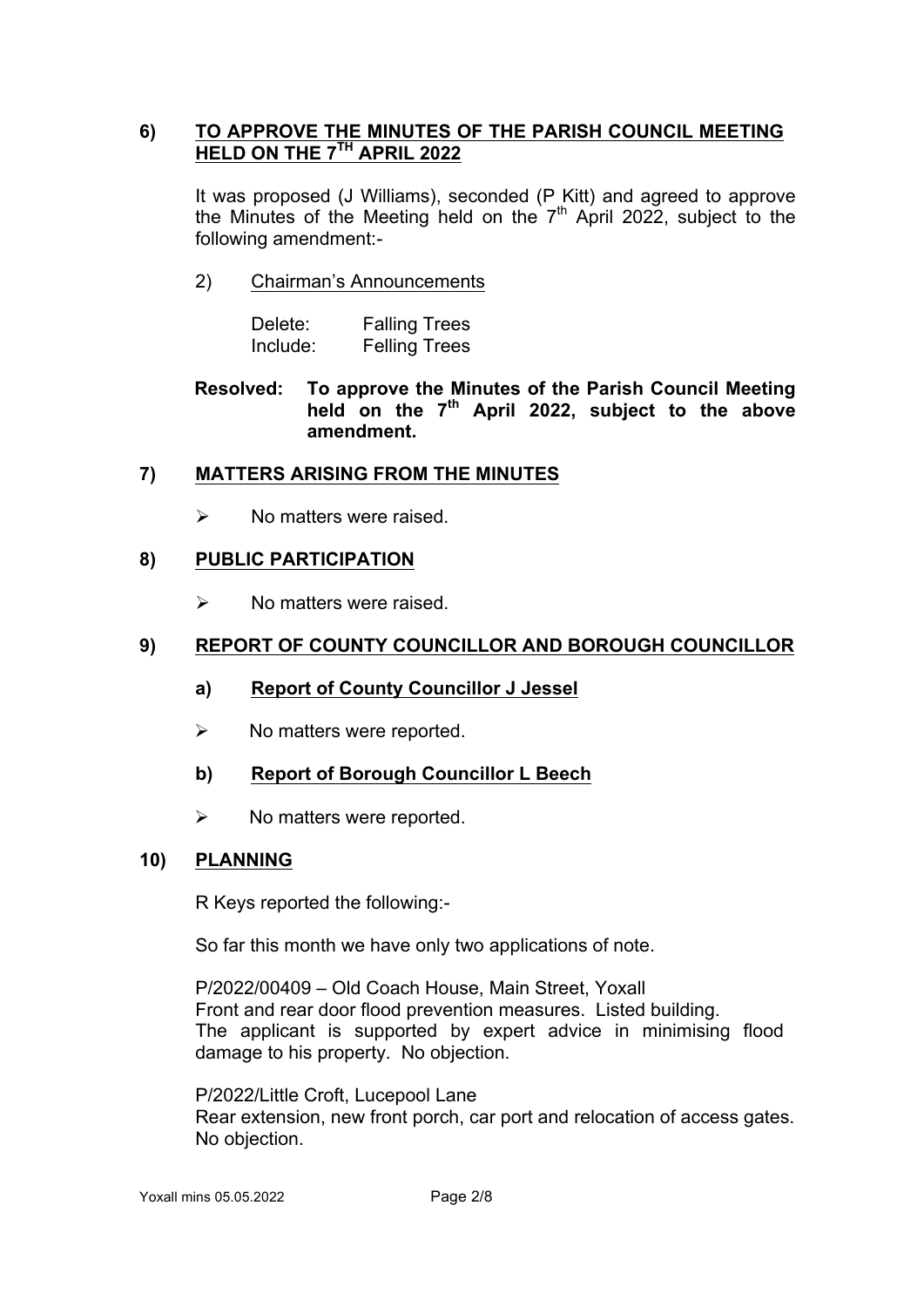## Lea Field Farm

The Chairman and I met a Chevin Homes director to agree the restoration of the small green and other roadside damage at School Green. The project will be a two stage process to protect the green from traffic damage.

#### **11) CLERK'S REPORT**

#### **a) Correspondence**

- $\triangleright$  Staffordshire Police Monthly Parish Report.
- $\geq$  National Forest "Spring is a time of Transformation".<br> $\geq$  National Highways A38 Carriageway Repairs.
- 
- **► National Highways A38 Carriageway Repairs.**<br>► Staffordshire Archives and Heritage Newsletter.<br>► SPCA Bulletin. Staffordshire Archives and Heritage Newsletter.
- SPCA Bulletin.
- $\triangleright$  Victoria Street Traffic S Lay.
- $\triangleright$  SCC Ironman 2022.
- $\triangleright$  Countryside Voices CPRE.

#### **12) MATTERS IN PROGRESS OR REQUIRING FURTHER ACTION**

#### **i) Conservation Group**

S Evans reported the following:-

**Walks:** Unfortunately, I was unable to lead the monthly walk in April due to testing positive for COVID. However, I suggested that walkers take "A Little Wander" and received positive feedback accordingly. Future dates: Monday,  $30<sup>th</sup>$  May (morning), time and meeting point to be confirmed nearer the date. June: Possibly an evening walk, concluding with supper at a venue to be agreed. Those interested are asked to contact me.

#### **Conservation Group**

Green Corridor Project: Next scheduled work date for the project, Sunday, 22<sup>nd</sup> May from 1.00pm. Dates for the rest of 2022 currently being compiled and will be advertised shortly.

Bonfire needed to dispose of debris collected so far.

Future projects such as bulb planting in areas around the village are also currently being explored and will be reported at next meeting.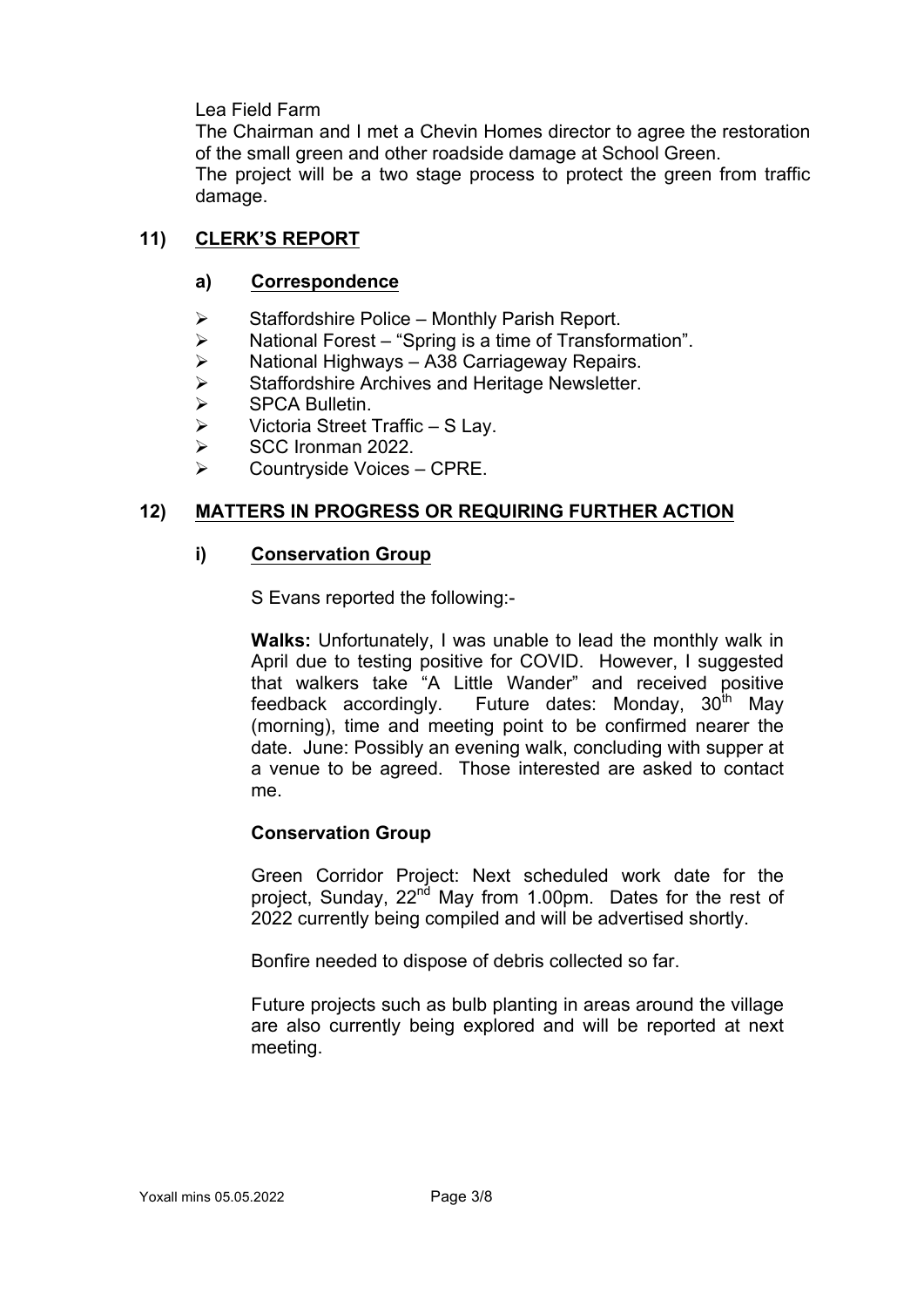# **ii) Best Kept Village Competition**

S Evans reported the following:-

Application Form: Completed and submitted.

Repeater boards are in situ and posters advertising our participation are on display within the village, as is the banner at Bond End.

Schedule of tasks to tidy and maintain tidiness of village created and issued. Anyone who can assist with tidying is asked to contact me.

St Peter's School are currently completing posters and these will be collected on Friday,  $6<sup>th</sup>$  May. Winners to be chosen and prizes arranged/awarded. Posters will be displayed around the village and within bus shelters.

Would Councillors monitor any areas with a problem of Dog Fouling.

- Noticeboards J Williams commented several Noticeboards need attention.
	- P Hughes said the Newchurch Noticeboard is to be replaced.

## **iii) Riverside Regeneration**

D Muir reported the following:-

## **Goose Green**

Reviewing the planting of young saplings at the back of the Newsagents, some have been damaged by heavy equipment which has been used to access the back yard of the Newsagents. Recompense has been offered and some replacement small trees will be planted there when conditions are favourable.

Burton Conservation Volunteer Group has been booked for 18<sup>th</sup> September to clear out another quarter of the wildlife pond. Hopefully, we can encourage some of the Yoxall Conservation Group to help out on the day. There are sufficient funds in the Goose Green pot to pay for the BCVG.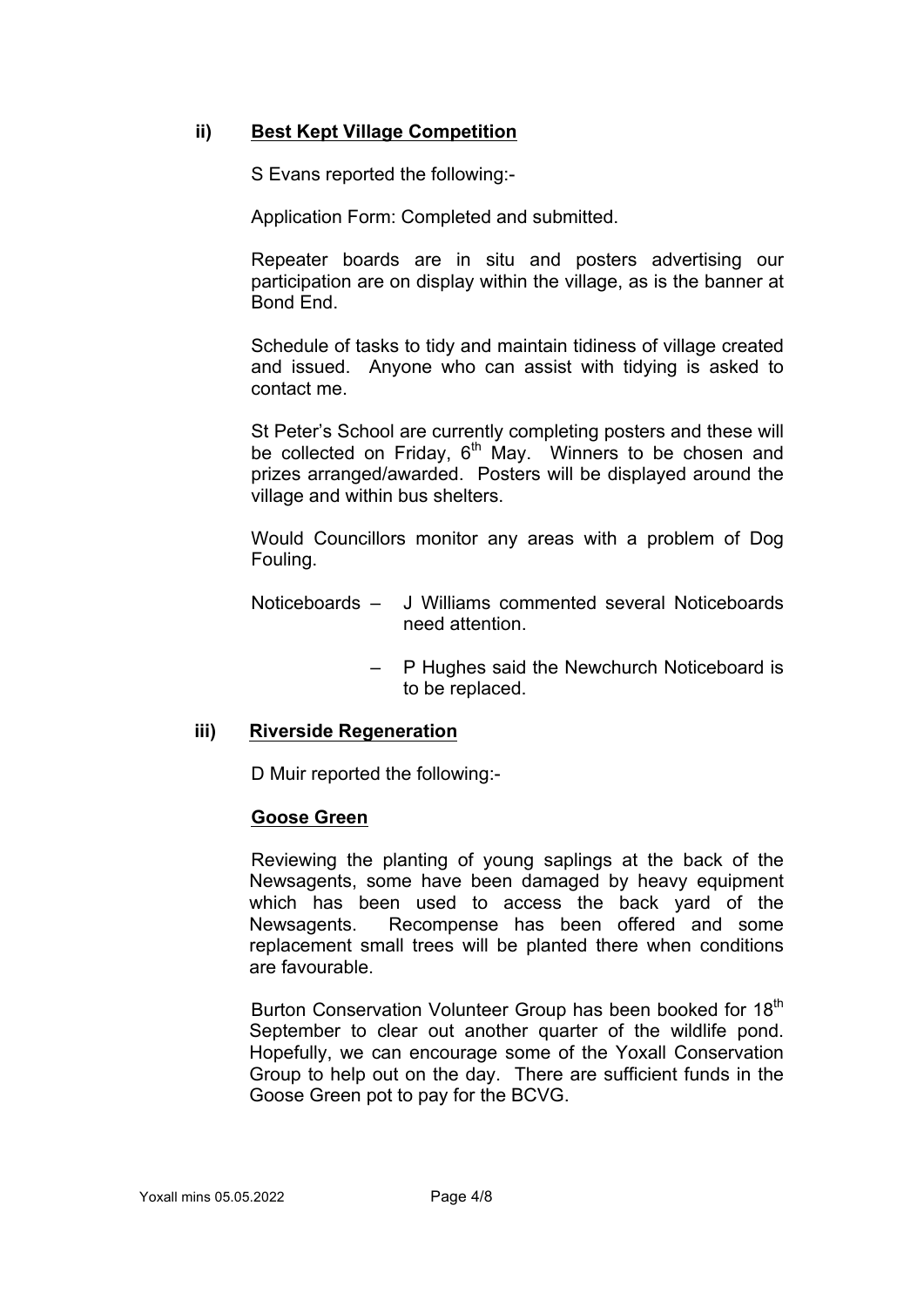# **Spiltmilk and 'A Little Wander'**

The audio tour created by Spiltmilk has been completed and was launched last week. The tour is an easy one mile walk around the village and suggests the listener looks at parts of the village with new eyes; 'Wander and Wonder'. It is available through a QR code which has been circulated on flyers and posters and is also on the Parish Council website. Printed copies are available in the Church.

# **Village and Churchyard Clean-up**

As part of the Village Clean-up for BKV, and in co-operation with St Peters Church PCC, there has been a weekend of tidying up the churchyard and burial ground. This is a long term project and the Church is very grateful to all the volunteers who turned up over the weekend and made a good start to creating A Green Corridor through the village. The next session has been organised for Sunday, 22<sup>nd</sup> May.

# **Ferrers Playing Field Development**

I have applied for a Tesco Bags of Help grant to purchase fitness equipment for Ferrers Field. The grants available have reduced in value to £1,500, £1,000 and £500. The application is for three different pieces of equipment; Pull and Press Bars, Step Up Ladder and Leg Raise Rack. Each cost over £400 and I have costed them at £500 each to take installation into account. I wait to hear if the application is successful.

## **iv) Open Spaces**

No additional matters reported.

## **v) Village Amenities**

J Williams reported the following:-

- $\triangleright$  Ironman Event 12<sup>th</sup> June 2022.
- $\triangleright$  Speedwatch Group Activity P Hughes commented there are only two active members.

## **vi) Village Hall**

J Williams reported he had arranged for a Plumber to review the Village Hall plumbing system.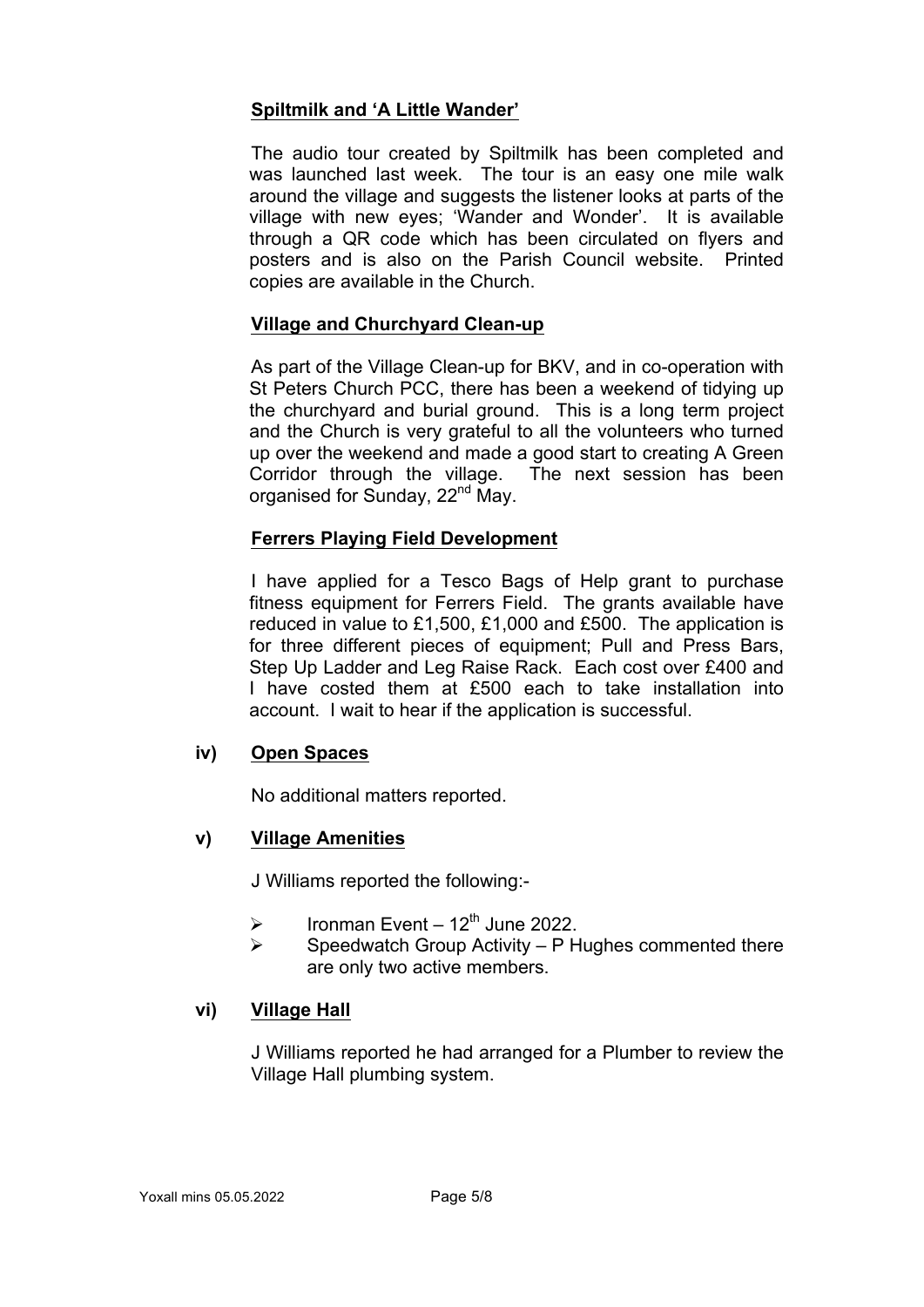# **vii) Burial Ground**

 $\triangleright$  No matters reported.

# **viii) Roads and Pavements**

M Arch mentioned the following:-

- $\triangleright$  Victoria Street traffic issues.
- Ø No correspondence received from Staffordshire County Council.
- $\triangleright$  Reported potholes on Savey Lane.

## **ix) Website**

 $\triangleright$  M Arch confirmed reports for tonight's meeting included on Website. Any changes to be notified.

## **x) Health and Safety – Health Services**

R Yapp reported the following:-

Dr Gunn is now back at work. The HCA nurse has joined, still looking to recruit another nurse. An Assistant Practice Manager is due to join.

At last, YaPP AGM, a sub-group was formed to agree a new constitution, which has now been formalised with the PM. This includes where possible for a member of clinical staff to attend with PM if required, subject to staffing levels which are still affected by staffing levels due to Covid.

H & S policy – A risk assessment was undertaken by SE for village clean-up, also the condition of the stiles is reviewed on the conservation walls.

## **13) WISH LIST**

P Bailey circulated the current Wish List to Councillors for review.

## **14) FINANCE**

## **a) Cheque Payments**

| <b>DATE</b> | <b>CHEQUE   DETAILS</b> |                              |       |
|-------------|-------------------------|------------------------------|-------|
|             | NO.                     |                              |       |
| 05/05/2022  | 506378                  | <b>Support Staffordshire</b> | 25.00 |
| 05/05/2022  | 506379                  | Waterplus                    | 94.60 |
| 05/05/2022  | 506380                  | <b>Parish Business Rates</b> | 53.68 |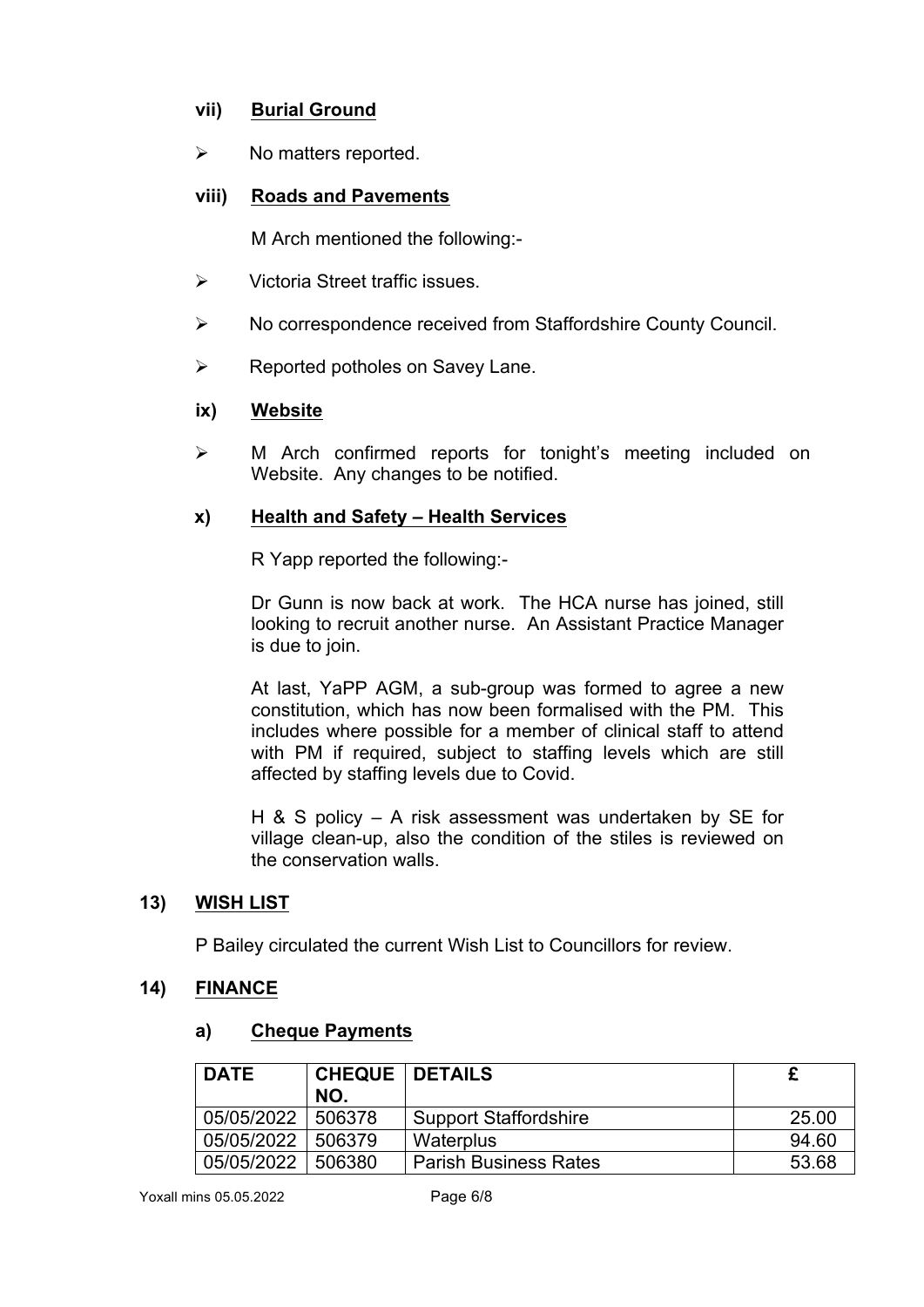| 05/05/2022 | 506381 | <b>Parish Clerk Meeting Copies</b> | 57.00     |
|------------|--------|------------------------------------|-----------|
| 05/05/2022 | 506382 | <b>ESBC Litter Bins</b>            | 624.86    |
| 05/05/2022 | 506383 | Parish Clerk's Salary              | 355.28    |
| 05/05/2022 | 506384 | HMRC (PAYE)                        | 236.80    |
| 05/05/2022 | 506385 | N Fleming                          | 630.00    |
| 05/05/2022 | 506386 | R J Francis                        | 2,097.60  |
| 05/05/2022 | 506387 | Flowers - P Boulton                | 34.00     |
| 05/05/2022 | 506388 | Betzy's                            | 200.00    |
|            |        | <b>TOTAL:</b>                      | £4,408.82 |

It was proposed, seconded and agreed the above cheques should be issued.

## **Resolved: To issue the above cheques.**

#### **b) Cheque Payment Details**

It was agreed the Clerk should circulate details of any cheques to be issued with the Agenda and Minutes.

#### **c) Annual Return 2021-2022**

The Parish Clerk had circulated copies of the Receipts and Payments for the year ended 31st March 2022 at the Annual Parish Meeting.

It was proposed, seconded and agreed the Chairman and Parish Clerk should sign the Annual Return for 2021-2022.

# **Resolved: The Chairman and Parish Clerk to sign the Annual Return for 2021-2022.**